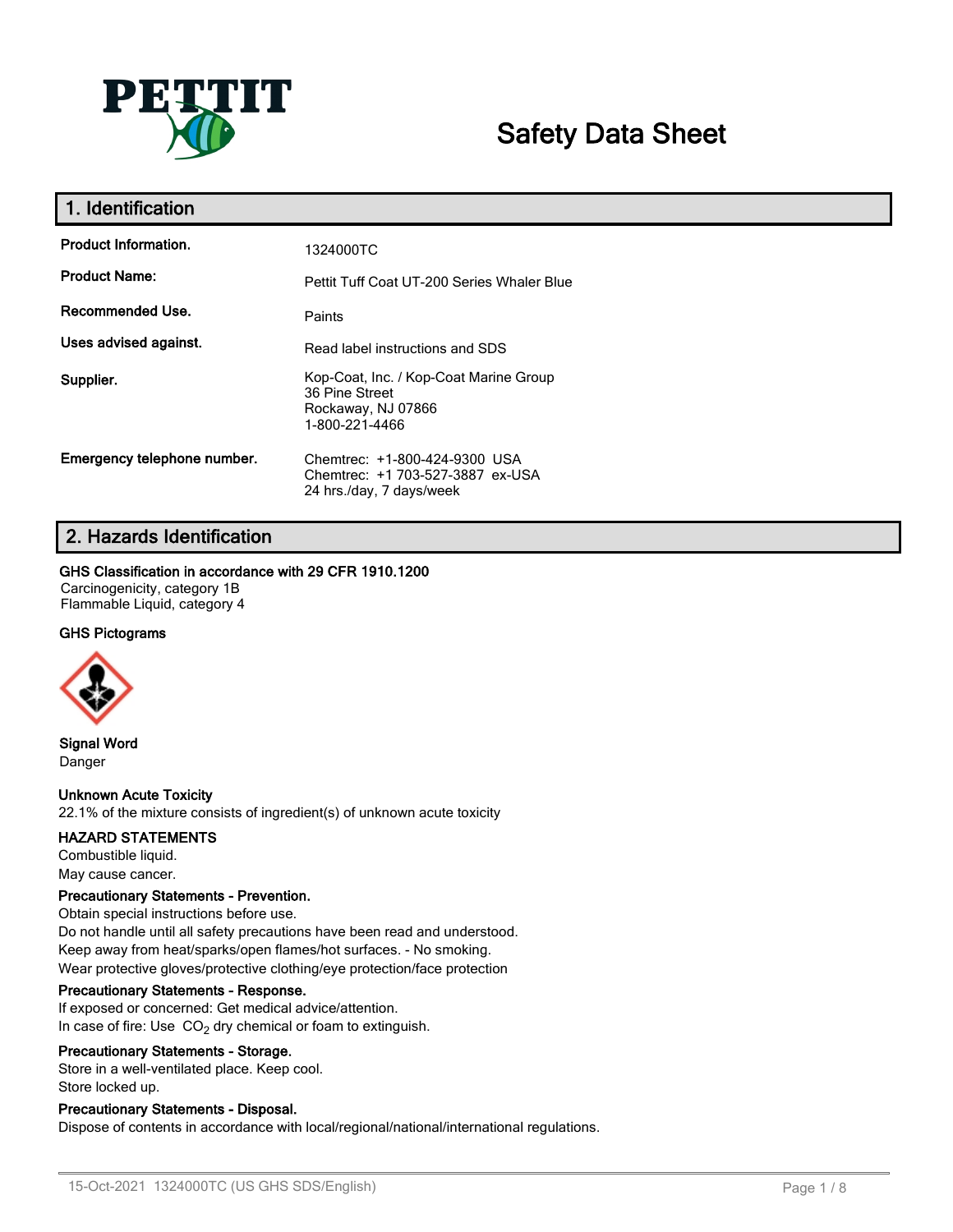# **3. Composition/Information on Ingredients**

| <b>Chemical Name</b>                         | CAS-No.    | <u>Wt. %</u> |
|----------------------------------------------|------------|--------------|
| Calcium carbonate (Limestone)                | 1317-65-3  | $10 - 25$    |
| Hydrotreated aliphatic petroleum distillates | 64742-52-5 | $2.5 - 10$   |
| Titanium dioxide                             | 13463-67-7 | $2.5 - 10$   |
| Diethylene glycol monoethyl ether            | 111-90-0   | $2.5 - 10$   |
| Zinc oxide                                   | 1314-13-2  | $0.1 - 1.0$  |
| Talc                                         | 14807-96-6 | $0.1 - 1.0$  |
| Triethylamine                                | 121-44-8   | $0.1 - 1.0$  |
| Ammonium hydroxide                           | 1336-21-6  | $0.1 - 1.0$  |

The exact percentage (concentration) of composition has been withheld as a trade secret.

# **4. First-aid Measures**

### **Description of first-aid measures.**

### **General advice.**

Move victim to a safe isolated area. When symptoms persist or in all cases of doubt seek medical advice. Call a poison control center or doctor for treatment advice.

### **Inhalation.**

Move to fresh air. Apply artificial respiration if victim is not breathing. Call a poison control center or doctor for treatment advice.

#### **Skin contact.**

Wash off immediately with soap and plenty of water. Remove all contaminated clothes and shoes. Remove and wash contaminated clothing before re-use. Call a poison control center or doctor for treatment advice.

### **Eye contact.**

Immediately flush with plenty of water. After initial flushing, remove any contact lenses and continue flushing for at least 15 minutes. Call a poison control center or doctor for treatment advice.

#### **Ingestion.**

Do not induce vomiting unless directed to do so by a physician or poison control center. Never give anything by mouth to an unconscious person. If swallowed, call a poison control center or doctor immediately.

### **Symptoms.**

See Section 2 and Section 11, Toxicological effects for description of potential symptoms.

### **Notes to physician.**

Treat symptomatically.

# **5. Fire-fighting Measures**

### **Extinguishing media.**

### **Suitable extinguishing media.**

Use:. Dry powder. Alcohol-resistant foam. Carbon dioxide (CO<sub>2</sub>). Water may be used to cool and prevent the rupture of containers that are exposed to the heat from a fire.

#### **Extinguishing media which shall not be used for safety reasons.**

Water may be unsuitable for extinguishing fires.

### **Special hazards arising from the substance or mixture.**

Vapors may travel to areas away from work site before igniting/flashing back to vapor source. Thermal decomposition can lead to release of irritating and toxic gases and vapors. Most vapors are heavier than air. Vapors may spread along ground and collect in low or confined areas (sewers, basements, tanks). Vapors may travel to source of ignition and flash back. Air/vapor mixtures may explode when ignited. Containers may explode when heated.

### **Advice for firefighters.**

Evacuate personnel to safe areas.As in any fire, wear self-contained breathing apparatus pressure-demand, MSHA/NIOSH (approved or equivalent) and full protective gear.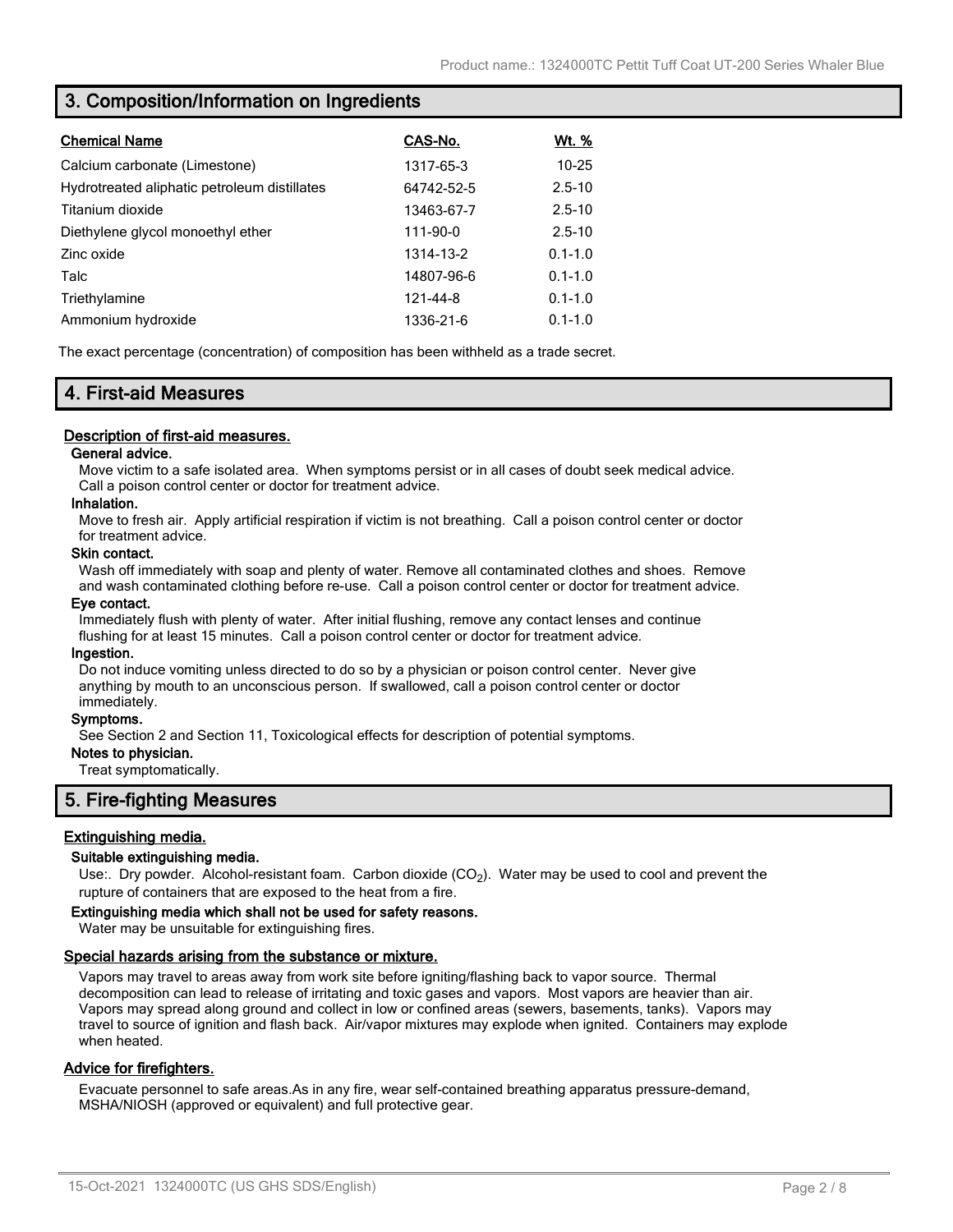# **6. Accidental Release Measures**

#### **Personal precautions, protective equipment and emergency procedures. Personal precautions.**

Avoid contact with skin, eyes and clothing. Ensure adequate ventilation, especially in confined areas. All equipment used when handling the product must be grounded. Eliminate all ignition sources (no smoking, flares, sparks or flames in immediate area). Wear protective gloves/clothing and eye/face protection. Stop all work that requires a naked flame, stop all vehicles, stop all machines and equipment that may cause sparks or flames. Do not breathe vapors or spray mist. Avoid exceeding of the given occupational exposure limits (see section 8). Thoroughly decontaminate all protective equipment after use.

### **Advice for emergency responders.**

Refer to protective measures listed in sections 7 and 8. Use personal protection recommended in Section 8.

### **Environmental precautions.**

Prevent further leakage or spillage if safe to do so. Do not allow material to contaminate ground water system. Prevent entry into waterways, sewers, basements or confined areas. See Section 12 for additional Ecological information.

### **Methods and materials for containment and cleaning up.**

### **Methods for Containment.**

Absorb with earth, sand or other non-combustible material and transfer to containers for later disposal. Prevent further leakage or spillage if safe to do so. Pick up and transfer to properly labeled containers. Clean contaminated surface thoroughly. Ground and bond containers when transferring material. Take precautionary measures against static discharges. Use personal protective equipment. Remove all sources of ignition.

### **Methods for cleaning up.**

Prevent further leakage or spillage if safe to do so. Keep away from open flames, hot surfaces and sources of ignition. Keep in suitable and closed containers for disposal. All equipment used when handling the product must be grounded. Keep combustibles (wood, paper, oil, etc) away from spilled material. Ventilate the area. Use personal protective equipment as required. Shut off ignition sources; including electrical equipment and flames. Clean contaminated objects and areas thoroughly while observing environmental regulations. Never return spills in original containers for re-use.

### **Reference to other sections.**

See section 8 for more information.

# **7. Handling and Storage**

### **Conditions for safe storage, including any incompatibilities.**

### **Advice on safe handling.**

Avoid contact with skin, eyes and clothing. Handle in accordance with good industrial hygiene and safety practice. Keep away from open flames, hot surfaces and sources of ignition. Do not pressurize, cut, weld, braze, solder, drill, grind, or expose container to heat, flame, sparks, static electricity, or other sources of ignition. Wash hands before breaks and immediately after handling the product. All equipment used when handling the product must be grounded. Take precautionary measures against static discharges. Do not breathe vapors or spray mist. Use according to package label instructions. Ground and bond containers when transferring material.

### **Hygiene measures.**

Handle in accordance with good industrial hygiene and safety practice for diagnostics. Do not eat, drink or smoke when using this product. Remove and wash contaminated clothing before re-use. Avoid contact with skin, eyes and clothing. Wash hands before breaks and immediately after handling the product.

### **Storage Conditions.**

Keep container closed when not in use. Keep in properly labeled containers. Keep containers tightly closed in a dry, cool and well-ventilated place. Store in accordance with local regulations. Keep from freezing. Keep away from food, drink and animal feedingstuffs. Keep away from heat, hot surfaces, sparks, open flames and other ignition sources. No smoking.

# **8. Exposure Controls/Personal Protection**

| Ingredients with Occupational Exposure Limits     |                      |                       |                                     |                         |
|---------------------------------------------------|----------------------|-----------------------|-------------------------------------|-------------------------|
| <b>Chemical Name</b>                              | <b>ACGIH TLV-TWA</b> | <b>ACGIH-TLV STEL</b> | <b>OSHA PEL-TWA</b>                 | <b>OSHA PEL-CEILING</b> |
| Calcium carbonate (Limestone)<br>Titanium dioxide | N.E.<br>10 mg/m $3$  | N.E.<br>N.E.          | 15 mg/m <sup>3</sup><br>15 mg/m $3$ | N.E.<br>N.E.            |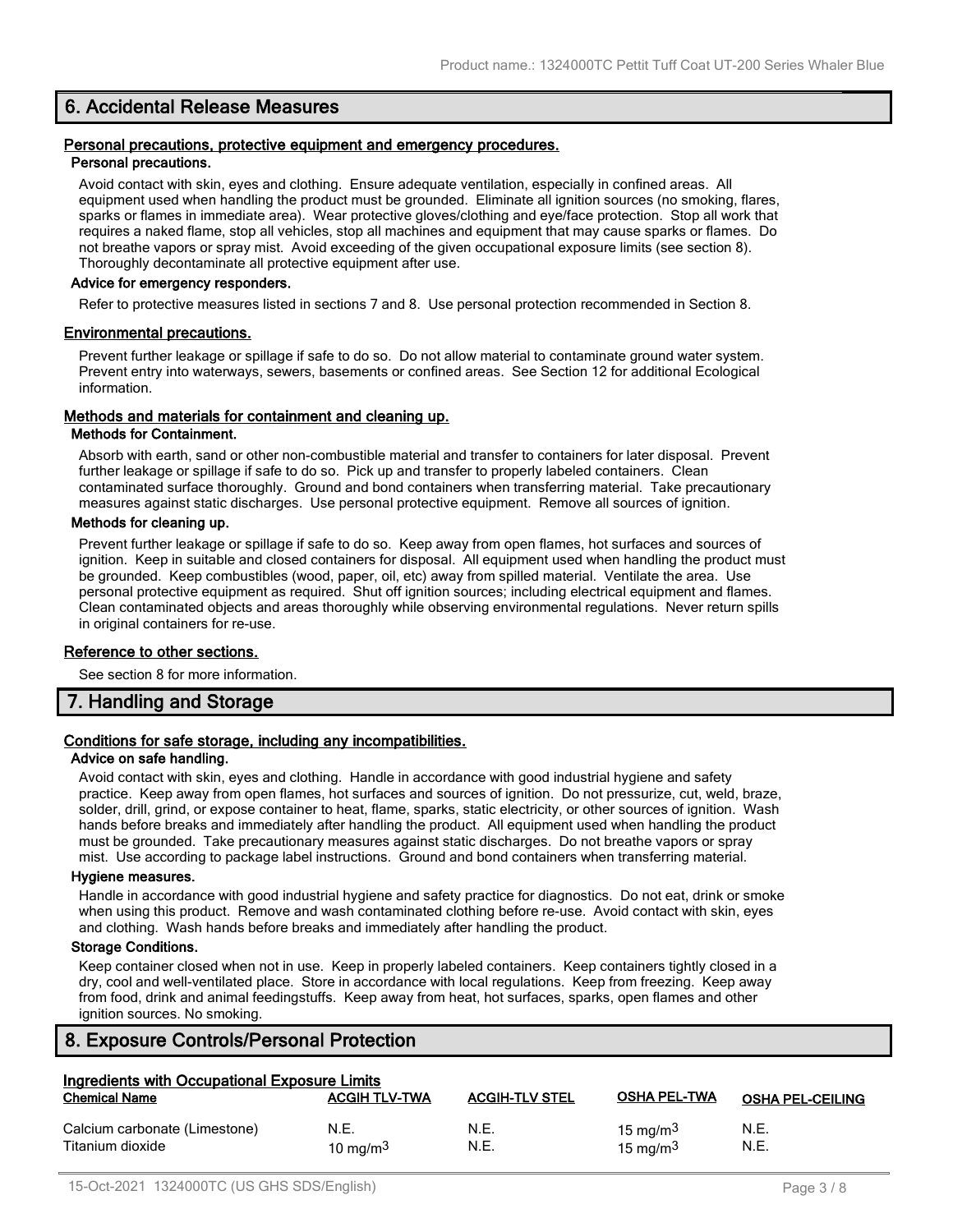Product name.: 1324000TC Pettit Tuff Coat UT-200 Series Whaler Blue

| Zinc oxide    | 2 mg/m <sup>3</sup> | 10 mg/m $3$ | 5 mg/m <sup>3</sup> | N.E. |
|---------------|---------------------|-------------|---------------------|------|
| Talc          | 2 mg/m <sup>3</sup> | N.E.        | N.E.                | N.E. |
| Triethylamine | $0.5$ ppm           | ppm         | 25 ppm              | N.E. |

#### **TLV = Threshold Limit Value TWA = Time Weighted Average PEL = Permissible Exposure Limit STEL = Short-Term Exposure Limit N.E. = Not Established**

### **Engineering Measures.**

Ensure adequate ventilation, especially in confined areas. Apply technical measures to comply with the occupational exposure limits.

#### **Personal protective equipment.**

### **Eye/Face Protection.**

If splashes are likely to occur, wear:. Face-shield. Safety glasses with side-shields. Tightly fitting safety goggles.

#### **Skin and body protection.**

Use:. Long sleeved clothing. Protective shoes or boots. Solvent-resistant gloves. Solvent-resistant apron and boots. Wear impervious gloves and/or clothing if needed to prevent contact with the material. Gloves must be inspected prior to use. Please observe the instructions regarding permeability and breakthrough time which are provided by the supplier of the gloves. Also take into consideration the specific local conditions under which the product is used, such as the danger of cuts, abrasion. Remove and wash contaminated clothing before re-use.

#### **Respiratory protection.**

In case of inadequate ventilation wear respiratory protection. If exposure limits are exceeded or irritation is experienced, respiratory protection should be worn. Respiratory protection must be provided in accordance with current local regulations.

# **9. Physical and chemical properties.**

### **Information on basic physical and chemical properties.**

| <b>Physical state</b>                     | Liquid                   |
|-------------------------------------------|--------------------------|
| Appearance                                | No Information           |
| Color                                     | Blue                     |
| Odor                                      | No Information           |
| <b>Odor Threshold</b>                     | No Information           |
| рH                                        | No Information           |
| Melting/freezing point., °C (°F)          | No Information           |
| Flash Point., °C (°F)                     | 72 (161.60)              |
| Boiling point/boiling range., °C (°F)     | 100 - 3,000 (212 - 5432) |
| <b>Evaporation rate</b>                   | No Information           |
| <b>Explosive properties.</b>              | No Information           |
| Vapor pressure.                           | No Information           |
| Vapor density.                            | No Information           |
| Specific Gravity. (g/cm <sup>3</sup> )    | 1.206                    |
| Water solubility.                         | No Information           |
| Partition coefficient.                    | No Information           |
| Autoignition temperature., °C             | No Information           |
| Decomposition Temperature °C.             | No Information           |
| Viscosity, kinematic.                     | $>22$ mm $2/s$           |
| Other information.                        |                          |
| Volatile organic compounds (VOC) content. | 52 g/L                   |
| Density, Ib/gal                           | 10.044                   |
|                                           |                          |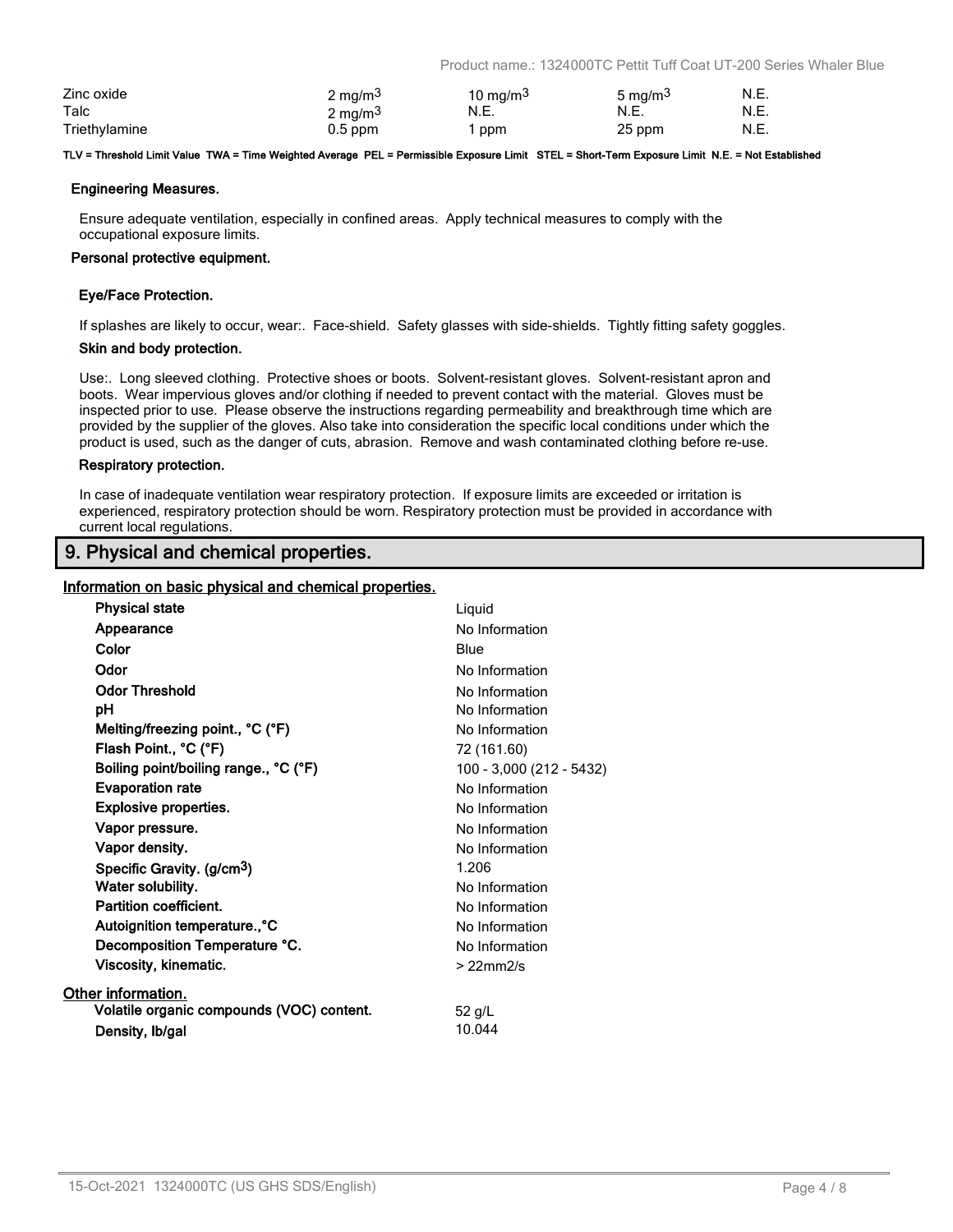# **10. Stability and Reactivity**

### **Reactivity.**

Stable under normal conditions.

### **Chemical stability.**

Stable under recommended storage conditions.

#### **Possibility of hazardous reactions.**

None known based on information supplied.

#### **Conditions to Avoid.**

Heat (temperatures above flash point), sparks, ignition points, flames, static electricity. Keep away from heat and sources of ignition. Do not freeze.

#### **Incompatible Materials.**

None known based on information supplied.

### **Hazardous Decomposition Products.**

Thermal decomposition can lead to release of irritating gases and vapours. Possible formation of carbon oxides, nitrogen oxides, and hazardous organic compounds.

### **11. Toxicological Information**

#### **Information on toxicological effects.**

**Acute toxicity. Product Information**

# No Information

### **The following values are calculated based on chapter 3.1 of the GHS document.**

| ATEmix (oral)                 | 76,499.5 mg/kg |
|-------------------------------|----------------|
| ATEmix (dermal)               | 76,499.5 mg/kg |
| <b>Component Information.</b> |                |

| CAS-No.                   | <b>Chemical Name</b>                         | LD50 Oral       | LD50 Dermal | <b>LC50 Inhalation</b>                 |
|---------------------------|----------------------------------------------|-----------------|-------------|----------------------------------------|
| 64742-52-5                | Hydrotreated aliphatic petroleum distillates | 5000            | 5000        | N.I.                                   |
| 111-90-0                  | Diethylene glycol monoethyl ether            | 10502 mg/kg Rat | N.I.        | N.I.                                   |
| 1314-13-2                 | Zinc oxide                                   | >5000 mg/kg Rat | N.I.        | >5.7 mg/L Rat (Dust)                   |
| 121-44-8                  | Triethylamine                                | 460 mg/kg Rat   |             | 415 mg/kg Rabbit 14.5 mg/L Rat (Vapor) |
| 1336-21-6                 | Ammonium hydroxide                           | 350 mg/kg Rat   | N.I.        | N.I.                                   |
| $N.I. = No$ Information   |                                              |                 |             |                                        |
| Skin corrosion/irritation |                                              |                 |             |                                        |

**Skin corrosion/irritation.**

SKIN IRRITANT.

### **Eye damage/irritation.**

No Information

### **Respiratory or skin sensitization.**

No Information

# **Ingestion.**

May be harmful if swallowed.

### **Germ cell mutagenicity.**

No Information

### **Carcinogenicity.**

No Information

| CAS-No. | <b>Chemical Name</b>        | <b>IARC</b>   | <b>NTP</b> | OSHA |
|---------|-----------------------------|---------------|------------|------|
|         | 13463-67-7 Titanium dioxide | IARC Group 2B |            |      |

| 1940-07-7  | TILAHIUHI UIVAIUT | <b>INITY GIVER ZD</b> |  |
|------------|-------------------|-----------------------|--|
| 14807-96-6 | Talc              | IARC Group 3          |  |

# **Reproductive toxicity.**

No Information

| IARC            |  |
|-----------------|--|
| IARC Group 2B   |  |
| $10DCD$ Croup 2 |  |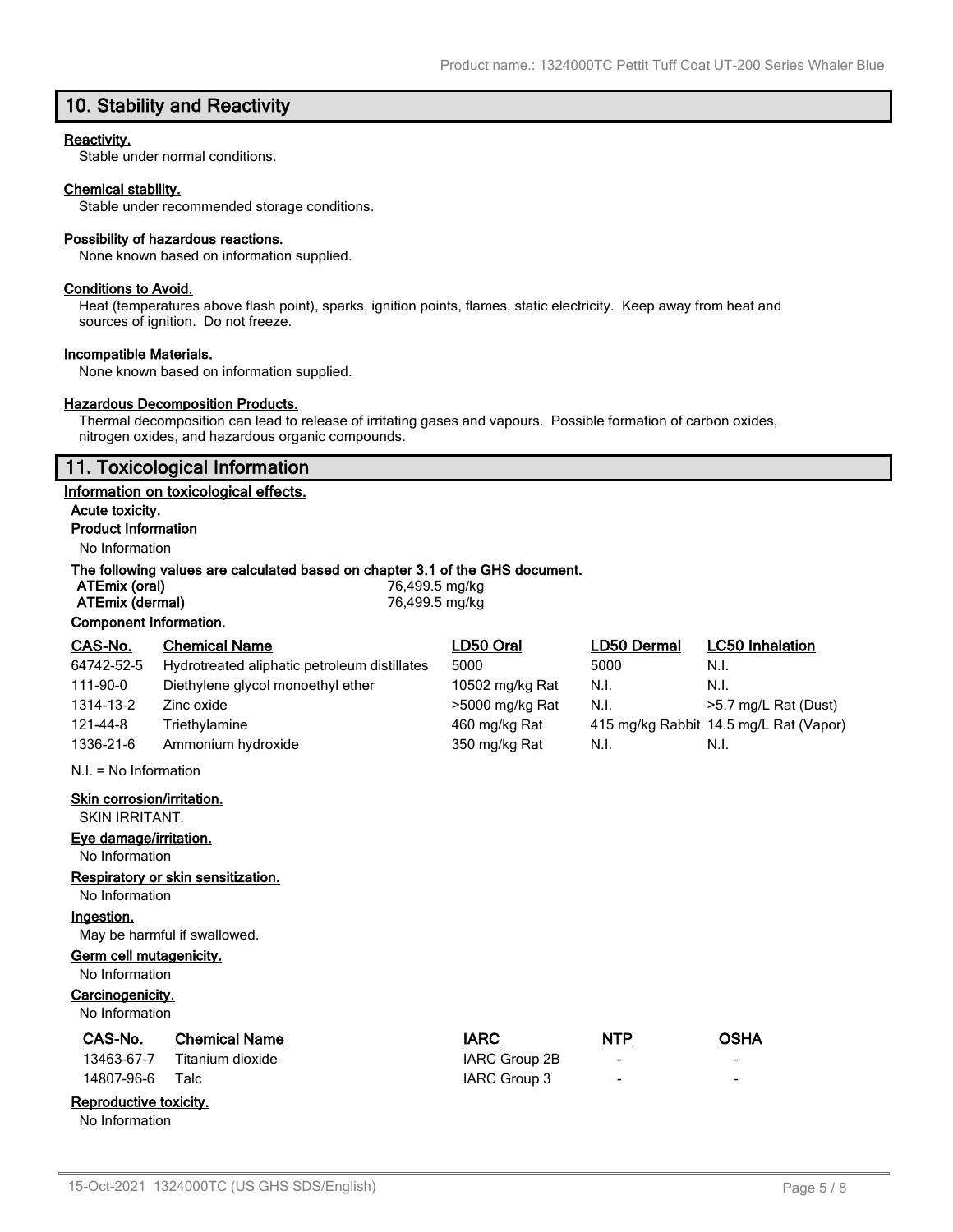### **Specific target organ systemic toxicity (single exposure).**

No Information

### **Specific target organ systemic toxicity (repeated exposure).**

May cause damage to organs through prolonged or repeated exposure.

# **Aspiration hazard.**

No Information

# **Primary Route(s) of Entry**

No Information

# **12. Ecological Information**

### **Toxicity.**

16.47% of the mixture consists of ingredient(s) of unknown aquatic toxicity

### **Ecotoxicity effects.**

| <b>Chemical Name</b>                                          | Toxicity to algae | <b>Toxicity to fish</b>                                                                                                                                                                                           | Toxicity to daphnia and other<br>aquatic invertebrates                  |
|---------------------------------------------------------------|-------------------|-------------------------------------------------------------------------------------------------------------------------------------------------------------------------------------------------------------------|-------------------------------------------------------------------------|
| Hydrotreated aliphatic petroleum<br>distillates<br>64742-52-5 |                   | LC50 96 h Oncorhynchus mykiss<br>>5000 mg/L                                                                                                                                                                       | EC50 48 h Daphnia magna<br>>1000 mg/L                                   |
| Diethylene glycol monoethyl<br>ether<br>111-90-0              |                   | LC50 96 h Lepomis macrochirus<br>10000 mg/L, LC50 96 h Lepomis<br>macrochirus 19100 - 23900 mg/<br>L, LC50 96 h Oncorhynchus<br>mykiss 11400 - 15700 mg/L,<br>LC50 96 h Pimephales promelas<br>11600 - 16700 mg/L | EC50 48 h Daphnia magna 3940<br>$-4670$ mg/L                            |
| Zinc oxide<br>1314-13-2                                       |                   | LC50 96 h Danio rerio 1.55 mg/L                                                                                                                                                                                   |                                                                         |
| Talc<br>14807-96-6                                            |                   | LC50 96 h Brachydanio rerio<br>$>100$ a/L                                                                                                                                                                         |                                                                         |
| Triethylamine<br>121-44-8                                     |                   | LC50 96 h Pimephales promelas<br>43.7 mg/L                                                                                                                                                                        | EC50 48 h Daphnia magna 200<br>mg/L                                     |
| Ammonium hydroxide<br>1336-21-6                               |                   | LC50 96 h Pimephales promelas<br>$8.2 \text{ ma/L}$                                                                                                                                                               | EC50 48 h water flea 0.66 mg/L,<br>EC50 48 h Daphnia pulex 0.66<br>mg/L |

### **Persistence and degradability.**

No data are available on the product itself.

### **Bioaccumulative potential.**

Discharge into the environment must be avoided.

Triethylamine

#### **CAS-No. Chemical Name log POW**

| 111-90-0 |  |
|----------|--|
| 121-44-8 |  |

### **Mobility in soil.**

No information

### **Other adverse effects.**

No information

# **13. Disposal Considerations**

### **Waste Disposal Guidance.**

Disposal should be in accordance with applicable regional, national and local laws and regulations.

Empty containers should be taken to an approved waste handling site for recycling or disposal.

# **14. Transport Information**

# **DOT**

1.00 Diethylene glycol monoethyl ether -0.8<br>1.45 Triethylamine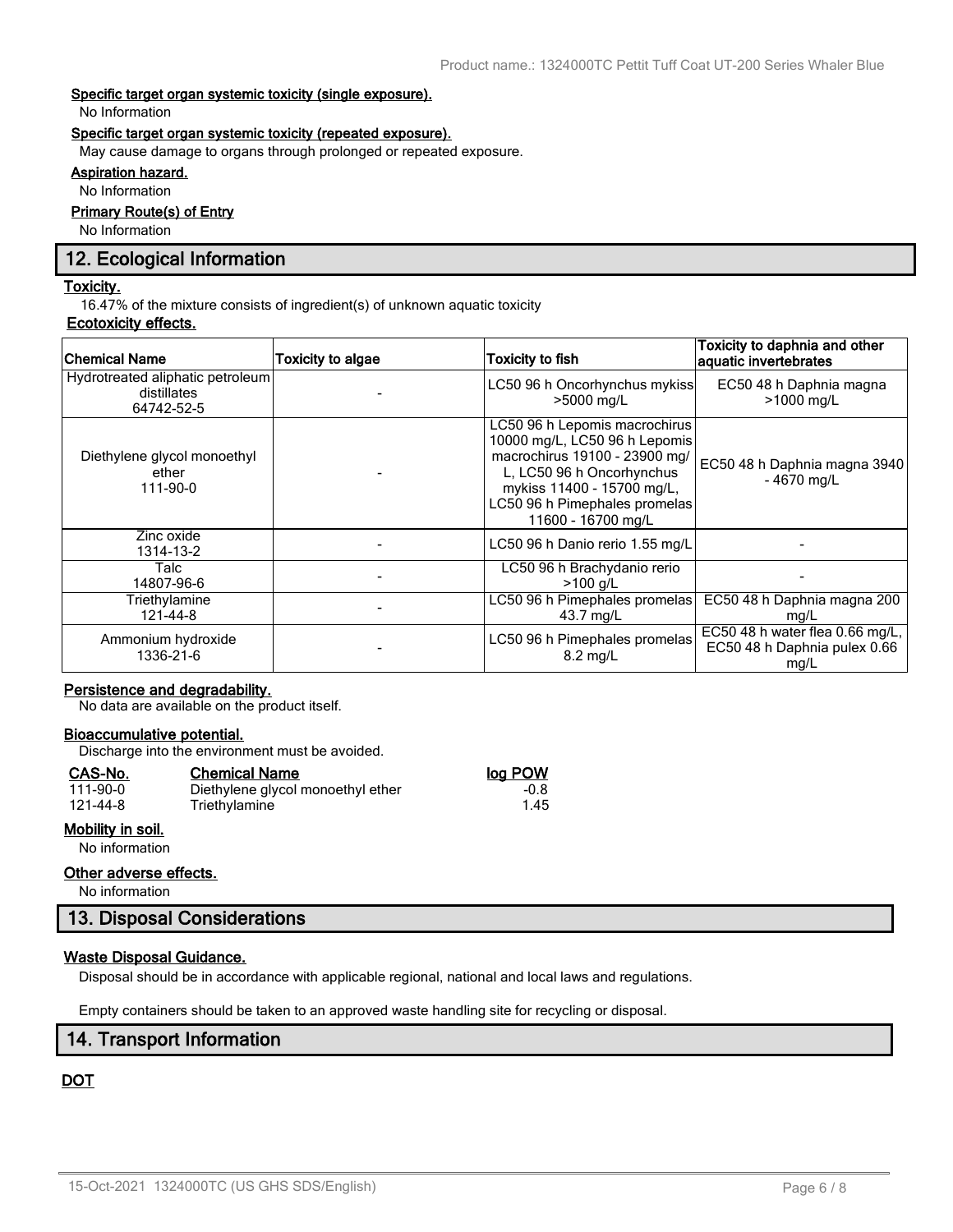| <b>Shipping Name:</b>          | Combustible Liquids, n.o.s.                                                               |
|--------------------------------|-------------------------------------------------------------------------------------------|
| <b>Hazard Class:</b>           | Comb lig.                                                                                 |
| UN/NA Number:                  | NA1993                                                                                    |
| <b>Packing Group:</b>          | Ш                                                                                         |
| <b>Additional Information:</b> | LTD QTY: This product may be reclassified as "limited quantity" per 49 CFR 173.150 (b)(3) |
| <b>IMDG</b>                    | No Information                                                                            |
| <b>Additional Information:</b> | Not regulated                                                                             |
| <b>IATA</b>                    | No Information                                                                            |
| <b>Additional Information:</b> | Not regulated                                                                             |

# **15. Regulatory Information**

# **International Inventories:**

| <b>TSCA</b>          | Complies                                                                                          |  |  |  |  |
|----------------------|---------------------------------------------------------------------------------------------------|--|--|--|--|
| <b>DSL</b>           |                                                                                                   |  |  |  |  |
| <b>DSL/NDSL</b>      |                                                                                                   |  |  |  |  |
| <b>EINECS/ELINCS</b> |                                                                                                   |  |  |  |  |
| <b>ENCS</b>          |                                                                                                   |  |  |  |  |
| <b>IECSC</b>         |                                                                                                   |  |  |  |  |
| <b>KECI</b>          |                                                                                                   |  |  |  |  |
| <b>PICCS</b>         |                                                                                                   |  |  |  |  |
| <b>AICS</b>          |                                                                                                   |  |  |  |  |
| <b>NZIOC</b>         |                                                                                                   |  |  |  |  |
| <b>TCSI</b>          |                                                                                                   |  |  |  |  |
| <b>TSCA</b>          | United States Toxic Substances Control Act Section 8(b) Inventory.                                |  |  |  |  |
| <b>DSL</b>           | Canadian Domestic Substances List.                                                                |  |  |  |  |
| <b>DSL/NDSL</b>      | Canadian Domestic Substances List/Canadian Non-Domestic Substances List                           |  |  |  |  |
| <b>EINECS/ELINCS</b> | European Inventory of Existing Chemical Substances/European List of Notified Chemical Substances. |  |  |  |  |
| <b>ENCS</b>          | Japan Existing and New Chemical Substances.                                                       |  |  |  |  |
| <b>IECSC</b>         | China Inventory of Existing Chemical Substances.                                                  |  |  |  |  |
| <b>KECL</b>          | Korean Existing and Evaluated Chemical Substances.                                                |  |  |  |  |
| <b>PICCS</b>         | Philippines Inventory of Chemicals and Chemical Substances.                                       |  |  |  |  |
| <b>AICS</b>          | Australian Inventory of Chemical Substances.                                                      |  |  |  |  |
| <b>NZIoC</b>         | New Zealand Inventory of Chemicals.                                                               |  |  |  |  |
| <b>TCSI</b>          | Taiwan Chemical Substance Inventory                                                               |  |  |  |  |

# **U.S. Federal Regulations:**

# **SARA SECTION 313:**

This product does not contain any chemicals that are subject to the reporting requirements of SARA 313. **TOXIC SUBSTANCES CONTROL ACT 12(b):**

This product does not contain any chemicals that are subject to the reporting requirements of TSCA 12(b).

# **CALIFORNIA PROPOSITION 65 CARCINOGENS**



Warning: The following ingredients present in the product are known to the state of California to cause Cancer:.

### **Chemical Name CAS-No.** Titanium dioxide